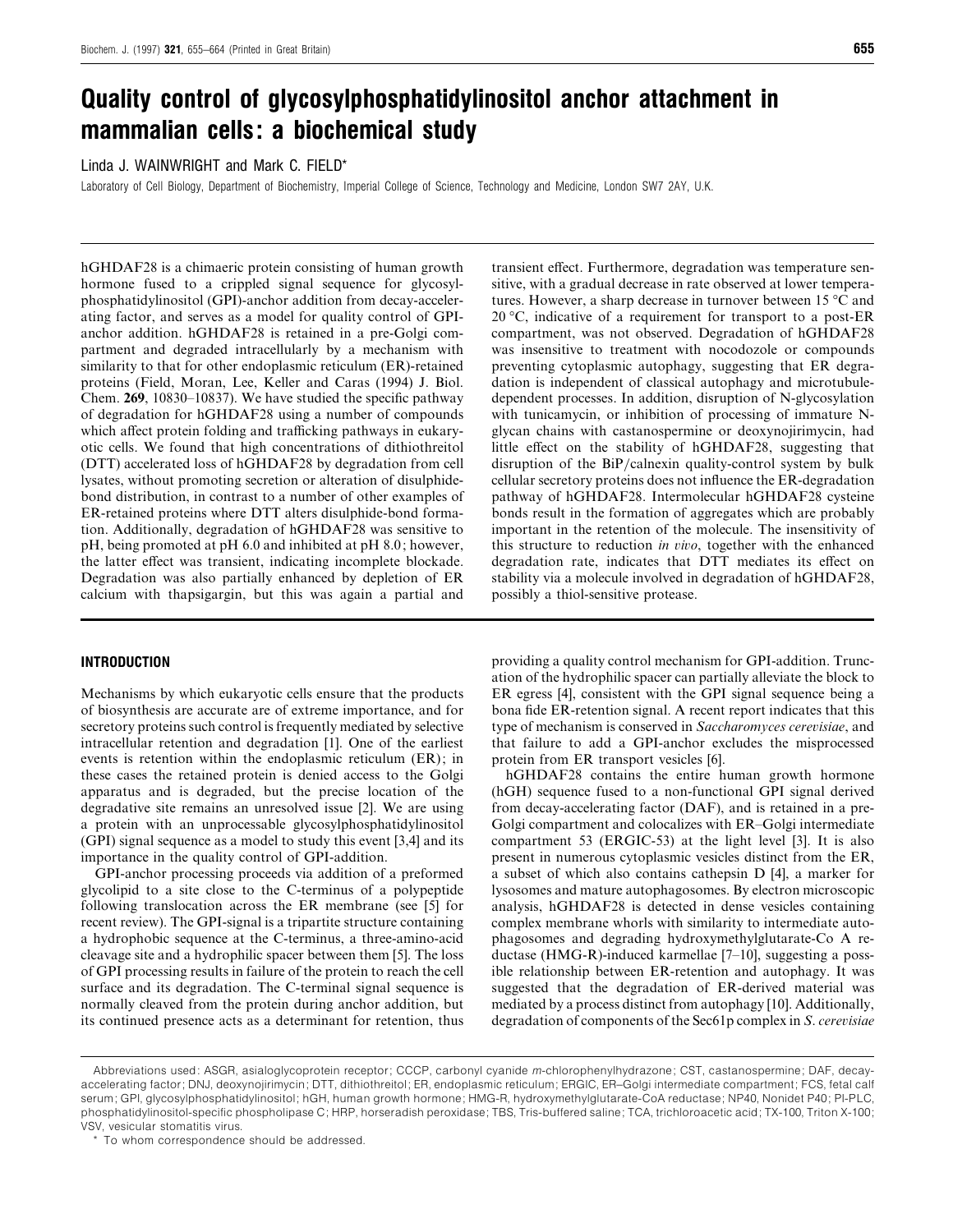is achieved via the ubiquitin-proteosome pathway [11], and therefore ER-degradation may proceed via a number of distinct pathways. Indeed, Oda et al. [12] recently obtained evidence to suggest involvement of the proteosome in GPI quality control.

Biochemical criteria indicate that hGHDAF28 is degraded in a non-lysosomal compartment by a mechanism similar to that described for the T-cell receptor [2]: degradation is prevented by low temperature and ATP depletion, suggestive of a sequestration/transport step from the site of polypeptide synthesis. Considerable amounts of disulphide-linked homoaggregates of hGHDAF28 are formed, with the possible interpretation that, in common with other amphipathic molecules, hGHDAF28 forms micellar structures with the GPI-signal domains forming a hydrophobic core [4].

In studies, *in io*, of the early steps in folding of other ERretained proteins, use has been made of reagents that affect intra-ER redox and calcium homeostasis [13,14]. Dithiothreitol (DTT) is a relatively hydrophobic molecule which can cross cellular membranes and reduce the normally oxidizing environment of the ER. Disulphide-bond formation and rearrangement are often crucial for the stability of folded proteins [15], although it is apparent that perturbation of redox or calcium concentration affects only a subset of ER-degraded proteins [16], indicating the existence of a number of distinct routes for disposal of ER proteins. We have studied the requirements for degradation of hGHDAF28 using a panel of compounds acting on protein processing, transport, autophagy and cytoskeletal function, and assessed the role of pH and temperature, in order to clarify the relationship between ER retention and degradation and to understand in greater detail quality control of GPI-anchor addition.

## *MATERIALS AND METHODS*

# *Nucleic acids and transfections*

The hGHDAF28 minigene insert (a 2.4 kb *Eco*RI fragment) and recombinant hGH were a gift from Dr. Ingrid Caras (Department of Neurobiology, Genentech Inc., San Francisco, CA, U.S.A.). The eukaryotic expression vector, pRK5, containing a synthetic horseradish peroxidase (HRP) gene was the gift of Dr. Dan Cutler (University College, London, London, U.K.). The HRP gene, cloned into *Bam*HI sites, was removed, the vector religated and hGHDAF28 inserted into the *Eco*RI site within the polylinker. The hGHDAF29 expression construct was produced by PCR-mediated mutagenesis of the hGHDAF28 insert (M. C. Field and D. Nesbeth, unpublished work), introducing a serine residue at the GPI-attachment site (see [4] for a description of the constructs) following movement of the hGHDAF28 insert into the plasmid pSG5 (Stratagene Inc.). The mutated region was correct by sequence analysis, and hGHDAF29 was expressed on the cell surface and released by *Bacillus thuringiensis* phosphatidylinositol-specific phospholipase C digestion (PI-PLC) (D. Nesbeth and M.C. Field, unpublished work), confirming the presence of the GPI anchor. Plasmid DNA was prepared from large volume cultures in *Escherichia coli* XL1-Blue cells using a Qiagen kit. COS 7 or Hep2 cells were cultured in Dulbecco's modified Eagle's medium containing 10% (v/v) heat-inactivated fetal calf serum (FCS) plus L-glutamine, 5 units/ml penicillin and 5  $\mu$ g/ml streptomycin (all from Sigma) in a 5% CO<sub>2</sub>/95% air atmosphere at 37 °C.

On the day preceding transfection, cells were subcultured into 35-mm dishes. Typically, 1 ml of cell suspension was added to each dish to ensure equal plating density. On the day of transfection cells were inspected microscopically to check uniformity of plating density and the health of the cultures. Cells were transfected using Lipofectamine™ (Gibco-BRL), essentially following the manufacturer's instructions. Transfection reagent  $(6 \mu l)$  with 1  $\mu$ g of plasmid in Optimem (Gibco-BRL) was used per 35-mm dish of cells, and incubated for 5 h. The transfection reagent was made up fresh each time, but in a batch sufficient for all cultures to be transfected to ensure that equal amounts of DNA and Lipofectamine were delivered to each dish. Cells were allowed to recover by the addition of 1 vol. of complete medium, containing 20% (v/v) FCS, for at least 16 h before study.

#### *Metabolic labelling and immunoprecipitation*

Cells were metabolically labelled by starving in methionine-free minimal essential medium (Gibco-BRL) containing  $10\%$  (v/v) dialysed FCS for at least 1 h before addition of label.  $[^{35}S]$ Methionine (NEN-DuPont) was added at  $\sim$  75  $\mu$ Ci/35-mm dish. Cells were chased by the addition of either excess cold methionine (Sigma) in PBS or complete medium. For [\$H]proline (Amersham International) labelling experiments, cells were pulse-labelled (200  $\mu$ Ci/ml) in Dulbecco's modified Eagle's medium (which contains no proline) supplemented with  $10\%$  (v/v) dialysed FCS. Cells were detached from the substrate with 50 mM EDTA in PBS (detachment checked microscopically) and lysed with 100  $\mu$ l of lysis buffer [1%] Nonidet P40 (NP40)/6 mM EDTA in PBS containing 1  $\mu$ l of protease-inhibitor cocktail (2 mg/ml each of leupeptin, antipain, pepstatin and chymostatin plus  $100 \mu g/ml$ tosyl-lysylchloromethane added dry)]. The cells were incubated on ice for 15 min, the nuclei spun out in a microfuge and the supernatant boiled following addition of 13  $\mu$ l of 10 % (v/v) SDS. The lysate was then diluted to 1 ml with dilution buffer  $\{1.25\%$ Triton X-100 (TX-100) in Tris-buffered saline [TBS, 50 mM Tris/HCl (pH  $7.5$ )/150 mM NaCl] plus 6 mM EDTA $\}$  and precleared with 50  $\mu$ l of pansorbin suspension (Calbiochem) at 37 °C for 60 min, before transfer to a fresh tube and collection of the target antigen with rabbit antibodies against hGH or HRP and  $25\mu$ l of Protein A–Sepharose. Typically, 1  $\mu$ l of antiserum was used per 35-mm dish of cells kept overnight at 4 °C with gentle rocking. Immunocomplexes were pelleted, washed twice with buffer  $[0.1\%$  (v/v) TX-100/0.2% (v/v) SDS/5 mM EDTA in TBS], once with a high-salt buffer  $[0.02\% \text{ TX-100/50 }\text{mM}$ Tris/HCl (pH 7.5)/1 M NaCl] and once with PBS, before final resuspension in 50  $\mu$ l of 2  $\times$  SDS sample buffer. The immunocomplexes were dissociated and solubilized by immediate heating to 98 °C for 5 min, and then either analysed immediately or stored at  $-20$  °C. For reduced samples, DTT was added fresh from a 1 M stock to a final concentration of 50 mM, and the sample was heated at 98 °C for 5 min before electrophoresis. In all kinetics experiments a control time course was performed to ensure that any variability between experiments could be normalized. Within experiment duplicates routinely gave  $< 5\%$ variance, whilst between experiment variance was  $\leq 10\%$ . For studies at decreased temperature, medium pre-equilibrated at the appropriate temperature was added at the end of the pulse and the cells were chased as normal. Where pH alterations were studied, medium containing carbonyl cyanide *m*-chlorophenylhydrazone (CCCP) at 0.5  $\mu$ M, and adjusted to the required pH, was added at the start of the chase.

## *Antibodies and enzymes*

Polyclonal antisera to recombinant hGH were raised in rabbits or mice using RIBI<sup>®</sup> as adjuvant (Sigma). Antibody production was monitored by indirect immunofluorescence. Affinity purification of rabbit anti-hGH antibodies was performed using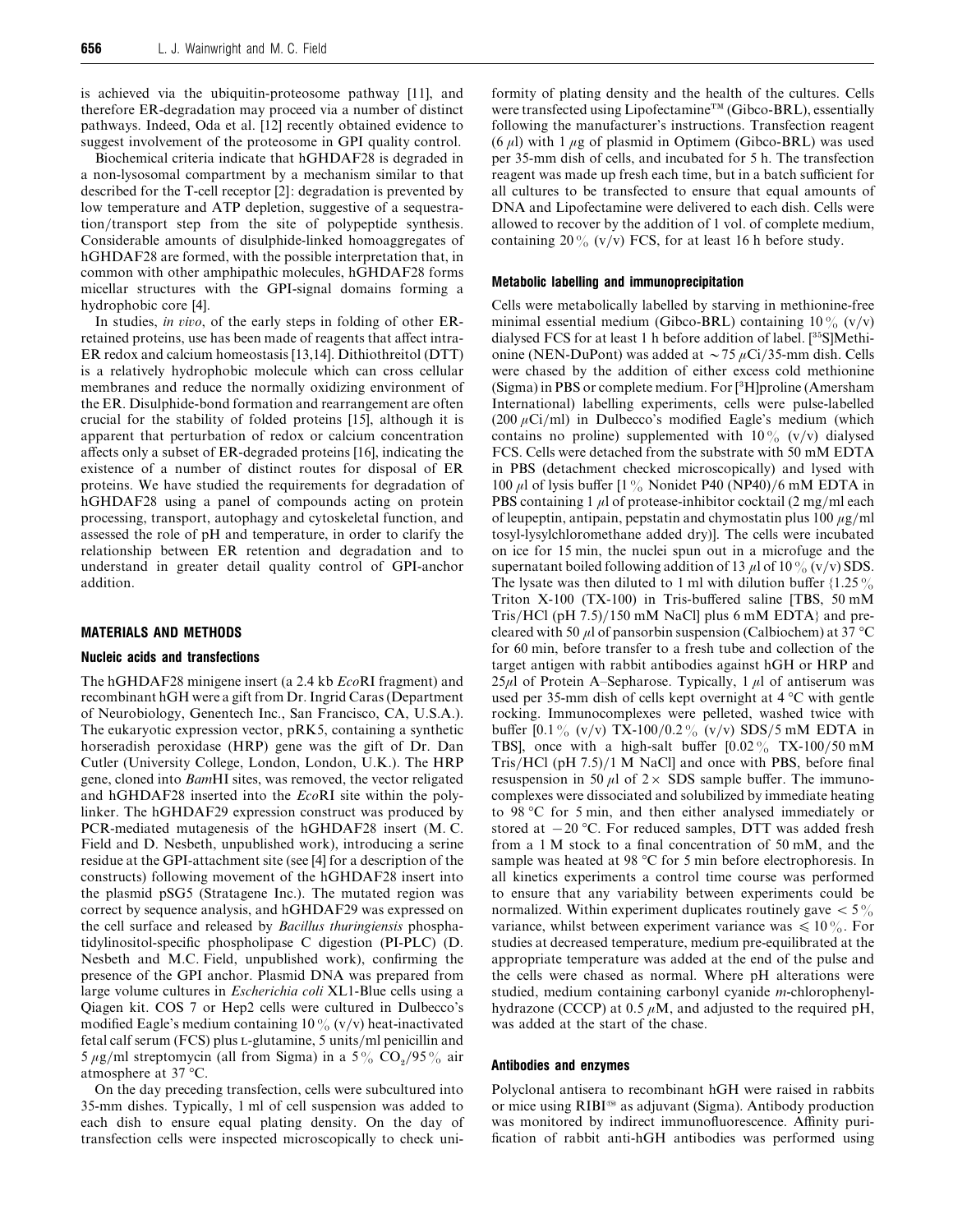$40\%$  ammonium sulphate-fractionated immunized rabbit serum on CNBr-Sepharose (Pharmacia-LKB)-immobilized recombinant hGH (Genentech Inc.), following standard procedures. Antiserum to HRP was from SeroTech. Fluorescein- and rhodamine-conjugated anti-rabbit or anti-mouse antibodies, fluorescein isothiocyanate-phalloidin and anti-tubulin antibodies were from Sigma. Antibody to ERGIC-53 was a gift from Dr. Hans-Peter Hauri (Basel University, Basel, Switzerland). N-glycanase, endoglycosidase H and *B*. *thuringiensis* PI-PLC were from Boehringer Mannheim. N-glycanase digestions were performed in 50 mM ammonium bicarbonate, pH 8.0, and PI-PLC and endo H digestions in PBS, typically for 2 h at 37 °C. Control digests omitted the enzyme.

#### *Compounds and treatments*

Cleland's reagent (DTT), vinblastine, nocodozole, taxol, CCCP, sodium azide, sodium fluoride, thapsigargin, cyclohexamide, leucine, asparagine, Nonidet P40 (NP40), TX-100, Protein A– Sepharose, leupeptin, chymostatin, antipain, pepstatin and tosyllysylchloromethane were all from Sigma. Castanospermine (CST), deoxynojirimycin (DNJ), and tunicamycin were from Calbiochem. Compounds for addition to living cells were made up in PBS, tissue-culture grade DMSO (Sigma) or ethanol, at a concentration such that the final volume added did not exceed  $20 \mu$ l/ml. Cells were pretreated, or the compound was added with the chase medium, as indicated.

A number of the compounds were tested to ensure that each batch was active and produced the expected biological effect. We used the glycosylation of HRP expressed in COS cells as an assay for tunicamycin, CST and DNJ. Untreated HRP migrates on SDS}PAGE as a 52 kDa protein, but N-glycanase digestion reduced this to  $\sim$  38 kDa, identical with the migration of HRP expressed in tunicamycin-treated cells (results not shown). CST and DNJ treatment resulted in decreased SDS/PAGE mobility (apparent molecular masses of 58 and 54 kDa respectively), consistent with the retention of  $\alpha$ -glucose residues and abolition of oligomannose glycan trimming (results not shown). Digestion with endoglycosidase H increased the migration of CST, DNJ and control-cell-expressed HRP to the  $\sim$  38 kDa position, confirming the altered molecular masses as being due to carbohydrate processing. We used immunofluorescence to assess the cytoskeletal agents. Both nocodozole and vinblastine caused ERGIC-53 to alter location from a perinuclear position, typical of the ERGIC, to smaller, numerous, dispersed vesicles in the cytoplasm, confirming ERGIC disruption, a previously observed effect of nocodozole. In addition, we assessed the ability of the cells to export the HRP glycoprotein. As exocytosis does not require microtubules, this parameter was used to ensure that any effects on hGHDAF28 were not due to toxicity. For vinblastine, taxol and nocodozole, HRP export was found to be  $> 75-100\%$ of control levels, indicating no substantial detrimental effect.

## *Immunofluorescence*

Cells for immunofluorescence were grown on glass coverslips, transfected and treated as usual. Following pharmacological manipulations, cells were washed and fixed for 10 min with  $3.7\%$ formaldehyde, then permeabilized with  $0.5\%$  (v/v) TX-100 for 12 min (both in PBS) at room temperature. The cells were then blocked with  $10\%$  FCS in PBS for at least 30 min, incubated with primary antibody followed by secondary antibody and mounted using Vectashield (Vector Labs). Slides were inspected using an NFX35 fluorescence microscope (Nikon).

# *Trichloroacetic acid (TCA) precipitation*

To determine total protein synthesis, triplicate COS cell cultures were labelled for 1 h with  $[35S]$ methionine as above, harvested and resuspended in 100  $\mu$ l of SDS/PAGE sample buffer. Lysates were separated in 15% (v/v) reducing SDS gels, and the total radioactivity incorporated into macromolecular material was quantified by PhosphorImager (Molecular Dynamics, Inc.) analysis. Alternatively, cells were labelled for 1 h with  $[^{35}S]$ methionine as above, harvested and precipitated with 55  $\mu$ l of ice cold  $100\%$  TCA. The suspension was filtered through a 2.5 cm glass microfibre filter (Whatman  $GF/C$ ) and washed thoroughly with 10% TCA followed by 100% ethanol. Discs were transferred to scintillation liquid and total incorporation was measured on a scintillation counter. Determinations were done in triplicate.

### *Gel electrophoresis*

Immunoprecipitates were analysed in 12 or  $15\%$  SDS/polyacrylamide gels by addition of 50  $\mu$ l of SDS-containing sample buffer directly to the Protein A beads, followed by heating to 98 °C as described above. Samples, typically 15  $\mu$ l, were loaded using a Hamilton syringe. After electrophoresis through minigels at 15 V/cm (constant voltage), the gels were fixed with methanol/ acetic acid/water (2:1:7, by vol.), impregnated with  $En<sup>3</sup>Hance$ (NEN Dupont) and dried. The gels were then exposed to AR-XOMat film (Kodak) at  $-85$  °C or a PhosphorImager screen (Molecular Dynamics, Inc.). Bands were quantified using a PhosphorImager system or by scanning the autoradiograph using a Microtek Scanmaker 2 with Adobe Photoshop software (Adobe Systems Inc.), and quantified using NIH Image (NIH).

# *RESULTS*

## *DTT alters the recovery of hGHDAF28 from COS cells*

hGHDAF28 is recovered from cells in monomeric (25 kDa), dimeric (52 kDa) and higher-order aggregates, which migrate predominantly at the interface between the stacking and resolving portions of a discontinuous SDS/polyacrylamide gel. The native hGH molecule contains two disulphide bonds, whilst the DAF tail introduces an unpaired cysteine into the C-terminal region. Upon reduction, essentially all hGHDAF28 migrates as the reduced-hGHDAF28 monomer (29 kDa), indicating that the hGHDAF28 aggregate, as isolated, contains essentially only that polypeptide (see [4] for detailed discussion). Alteration in migration of the reduced versus unreduced monomer, due to opening of intrachain disulphide bonds, and distribution of monomer, dimer and aggregate were used to monitor the effect of DTT on disulphide bonding within retained hGHDAF28. We initially examined the recovery of the transgene product across a four orders of magnitude DTT concentration range. DTT  $(1 \mu M-10 \text{ mM})$  was present during a 60 min [35S]methionine labelling period, the cells were then lysed in the presence of 20 mM *N*-ethylmaleimide to trap folding intermediates and prevent oxidation. High concentrations of DTT  $({\sim} 1 \text{ mM} - 10 \text{ mM})$  resulted in a decreased yield of hGHDAF28 (Figure 1A). When these data were quantified we found that the yield of hGHDAF28 was decreased by  $\sim$  45% by 5 mM DTT (Figure 1B). We also observed that low concentrations of DTT (0.1 mM) increased the yield of hGHDAF28 by  $\sim 10\%$ . When these immunoprecipitates were examined under non-reducing conditions, the distribution of the molecular forms of hGHDAF28 was unaltered (Figure 1C), and therefore the effect on recovery was not mediated by alteration in the disulphide-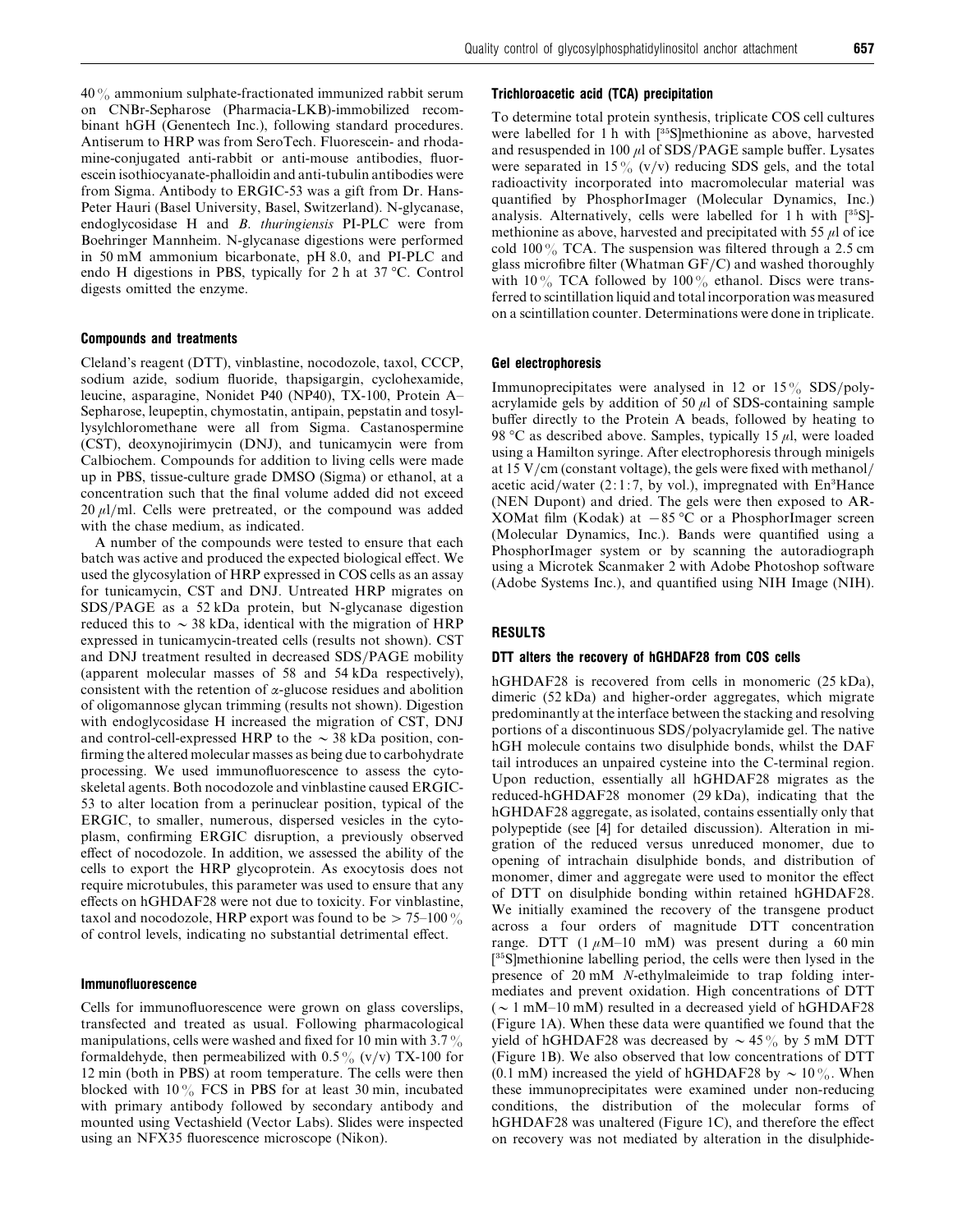

*Figure 1 DTT treatment in vivo affects recovery of hGHDAF28*

(*A*) Autoradiograph of reduced SDS/PAGE analysis of hGHDAF28 immunoprecipitates from cells pulse-labelled for 1 h with [<sup>35</sup>S]methionine treated with various concentrations of DTT as indicated. The positions of molecular mass markers in kDa and of the stacking gel interface (Stack) and dye front (Front) are shown. Note that essentially all of the radiolabelled macromolecular material is recovered as the hGHDAF28 band. (*B*) Quantification of the hGHDAF28 band by PhosphorImager from two experiments similar to (*A*). Recovery of hGHDAF28 in untreated cells is set at 100 %. DTT concentrations are indicated in mM. Data are means  $\pm$  S.E.M. (C) Unreduced SDS/PAGE analysis of hGHDAF28 immunoprecipitates from cells treated with 0, 50  $\mu$ M and 5 mM DTT and pulse-labelled for 1 h with  $\int^{35}$ S]methionine. Positions of monomer, dimer and aggregates are indicated as M, D and A respectively. A large number of bands are visualized in this experiment compared with the single band obtained on reduction (*A*).

bond distribution. To determine whether hGHDAF28 is sensitive, we examined hGHDAF28 treated with DTT and pulse-labelled for only 5 min. Again the reduced 29 kDa form was not observed on non-reducing gels (results not shown), suggesting that hGHDAF28 is either completely insensitive to DTT or rapidly enters a DTT-resistant state following synthesis.

## *Effect of DTT on secretory pathway proteins*

We next chose to determine whether the effect of DTT was similar for other proteins imported into the ER lumen. The soluble secretory protein HRP was selected as, like hGHDAF28, it is imported into the ER in a signal-sequence-dependent manner, but unlike hGHDAF28, it is not membrane associated, is highly glycosylated, contains several disulphide bonds and is secreted. Therefore, any effect of DTT on ER delivery would be the same, but the subsequent folding and export pathways would be expected to be different. COS 7 cells expressing signal-sequence HRP or hGHDAF28 were pulse-labelled for 60 min, and DTT was added at the beginning of the pulse, during the last 10 min, or in the cell wash buffer only, and signal-sequence HRP and hGHDAF28 were recovered by immunoprecipitation. Recovery



Figure 2 Incorporation of [<sup>35</sup>S]methionine into hGHDAF28 is highly sensitive *to DTT*

(A) DTT decreases the incorporation of  $1^{35}$ S]methionine into total cell protein. Cells were pulselabelled in the presence (open bar) or absence (black bar) of 5 mM DTT for 1 h and total protein was separated on 15% SDS gels and radioactivity quantified by PhosphorImager. Data are the means of three separate experiments and error bars indicate S.D. (*B*) Yields of hGHDAF28 and ssHRP recovered by immunoprecipitation from cells labelled for 60 min with  $[^{35}S]$ methionine and treated with 5 mM DTT for 60 min (60), 10 min (10) or during the wash only (see text). Black bars indicate hGHDAF28, open bars HRP.

of hGHDAF28 was far more sensitive to DTT than signalsequence HRP; a 60 min treatment resulted in less than  $25\%$ recovery of hGHDAF28 compared with nearly 70% recovery of HRP, compared with the control (Figure 2B). The fact that folded HRP is stable to DTT treatment is in agreement with this observation [17]. The sensitivity of hGHDAF28 was also apparent after a 10 min treatment with DTT, and therefore is rapid in onset. DTT was also found to affect similarly incorporation of  $[35S]$ methionine into hGHDAF29 when pulse-labelled for 60 min, but did not affect GPI processing (D. Nesbeth and M. C. Field, unpublished work), confirming the generality of the phenomenon and also ruling out a specific role for the GPI signal sequence in hGHDAF28 DTT sensitivity. The additional sensitivity of hGHDAF28 compared with HRP suggested that DTT may be exerting other effects, specific to metabolism of the transgene product (see below).

# *Total protein synthesis is decreased at high DTT concentrations*

To determine whether DTT affected total protein synthesis we analysed total cellular protein incorporation of [35S]methionine by SDS/PAGE (Figure 2A). A 40 $\%$  reduction in total protein synthesis was apparent in the presence of 5 mM DTT, similar to the effect on hGHDAF28. We also analysed total protein synthesis by TCA precipitation; again approx. 50 $\%$  reduction in total protein synthesis was apparent in the presence of 5 mM DTT [2.7  $\times$  10<sup>6</sup> compared with 5.3  $\times$  10<sup>6</sup> c.p.m. in controls (*n* = 3)]. In addition, total protein was labelled with [3H]proline and the effect of DTT on incorporation into protein was assessed by SDS/PAGE followed by PhosphorImager analysis. A dramatic decrease, of almost  $90\%$ , in labelling of polypeptides was observed when DTT was present  $(20.5 \pm 2.75 \text{ PhosphorImage})$ units against  $2.45 \pm 0.65$  units; values  $\pm$  S.E.M.,  $n = 2$ ). Taken together these data indicate that DTT has a general effect in decreasing protein synthesis. The effect is rapid in onset, as brief exposure to the reagent results in a clear decrease in synthesis (Figure 2B).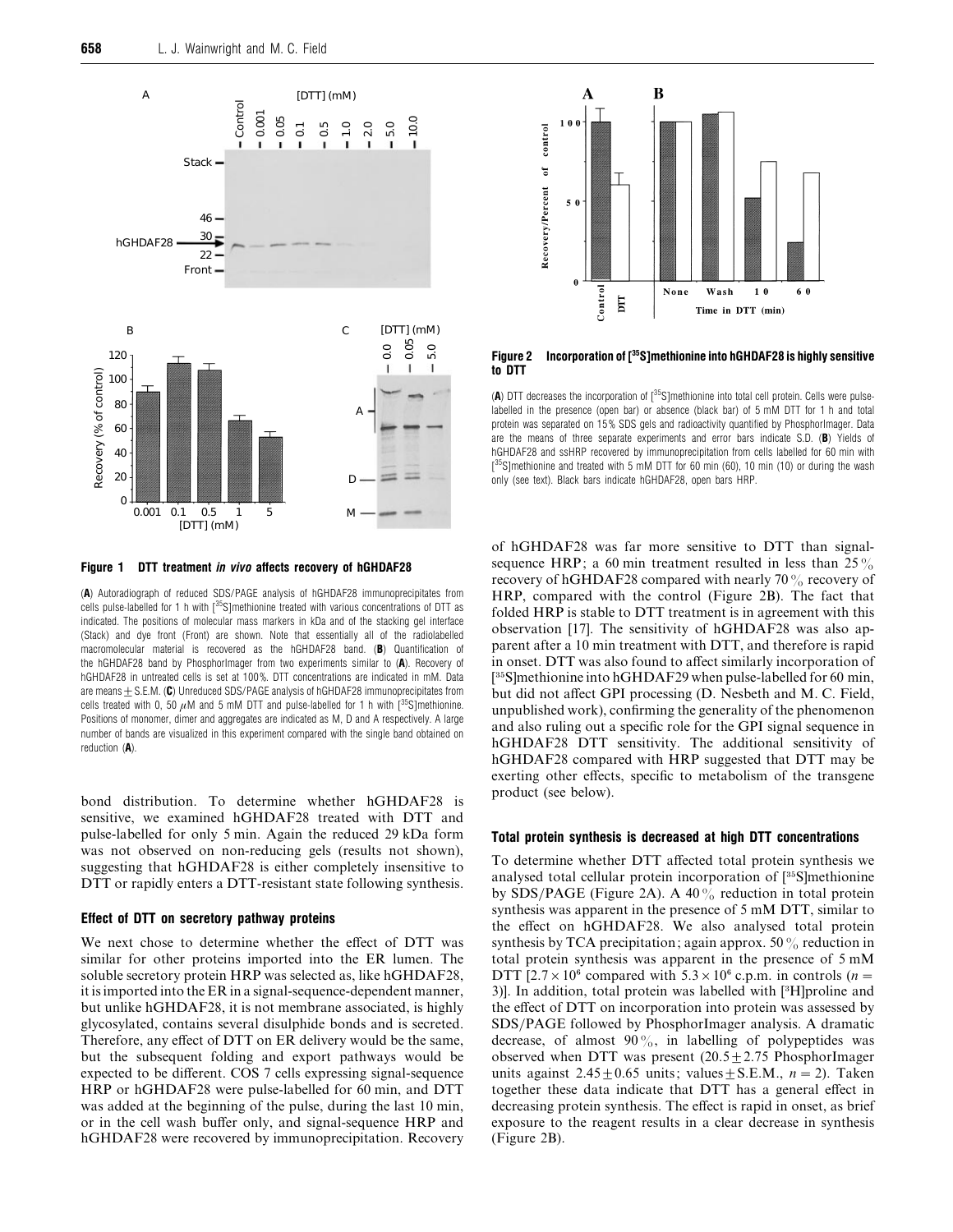

# *Figure 3 Decreased yield of hGHDAF28 in DTT-treated cells is not due to insolubility*

COS cells expressing hGHDAF28 were metabolically labelled for 1 h, and either lysed immediately or chased for 5 h before lysis with NP40 lysis buffer (see Materials and methods section). The insoluble pellets were then re-extracted with lysis buffer supplemented with 1 % SDS. Both extracts were independently subjected to the immunoprecipitation procedure for quantification of hGHDAF28. Black bars, recovery with 1 % NP40 ; open bars, additional recovery with 1 % SDS. Radioactivity in hGHDAF28 is expressed as PhosphorImager counts.

# *Extraction of grossly misfolded hGHDAF28*

We considered that decreased yield of hGHDAF28 was possibly due to inability to extract the protein. Addition of DTT to cells results in an accumulation of reduced, misfolded proteins within the ER [14], therefore gross aggregation of hGHDAF28 may account for a decrease in recovery with  $1\%$  NP40. We sequentially extracted pulse-labelled cells expressing hGHDAF28, first with 1% NP40 and then with 1% SDS, and then quantified recovery by immunoprecipitation and SDS/PAGE. No decrease in the NP40-extractable fraction of hGHDAF28 was found if the cells were pretreated with DTT (Figure 3). Similar results were obtained if we re-extracted with 5 M urea instead of  $1\%$  SDS



## *Figure 4 DTT has both translational and post-translational effects on hGHDAF28*

(*A*) Bar graph showing recovery of hGHDAF28 from cells pulse-labelled and chased for 1 h and subjected to different conditions during pulse and chase. Treatments are designated as pulse conditions before slash, chase after. ' $+$ ' indicates cells were incubated with 5 mM DTT, ' $$ indicates no addition. Data are the means of three experiments and error bars indicate S.D. (*B*) Cells were pulse-labelled for 5 min in the presence or absence (Con) of DTT, and hGHDAF28 was quantified by immunoprecipitation and SDS/PAGE analysis.



*Figure 5 High concentrations of DTT decrease the half-life of hGHDAF28*

Cells expressing hGHDAF28 were pulse-labelled for 1 h and chased for the indicated times. The amount of hGHDAF28 remaining was quantified by immunoprecipitation and SDS/PAGE analysis under reducing conditions, followed by visualization by PhosphorImager or autoradiography. (*A*) Autoradiogram showing 15 % reducing SDS/PAGE analysis of hGHDAF28, pulse-labelled and chased in the presence or absence of 5 mM DTT. Note the overall decrease in intensity of the bands in the DTT-treated samples. (*B*) Quantification of the degradation of hGHDAF28 in the presence and absence of DTT. Control  $(\bullet)$  and 5 mM DTT-treated  $(\bigcirc)$  cells. Data are the means of three separate experiments with S.D.s indicated.

(not shown). Therefore reduced recovery was not simply due to NP40 insolubility.

# *Translational and post-translational effects of DTT*

We next considered whether DTT alters hGHDAF28 stability. Transfectedcells were labelled for 1 h, either in the presence  $(+)$ or the absence  $(-)$  of 5 mM DTT. Post-translational effects of DTT on hGHDAF28 were analysed by adding excess methionine and chasing, again in the presence  $(+)$  or absence  $(-)$  of DTT for an additional 1 h. When DTT was present during labelling  $(+/-$  versus  $-/-$ ), recovery was reduced by  $\sim$  50%. However, removal of DTT after peptide synthesis increased the yield of hGHDAF28 ( $+/-$  versus  $+/+$ ), indicative of post-translational effects (Figure 4A). Similar results were obtained where the pulse length was decreased to 5 min, eliminating the possibility of rapid degradation during the pulse being responsible for the decrease in yield (Figure 4B).

# *DTT accelerates degradation of hGHDAF28*

The results above suggest that DTT decreases the stability of hGHDAF28. In order to examine the kinetics of hGHDAF28 turnover directly in DTT-treated cells, transfected COS 7 cells were pulse-labelled and chased with and without DTT. Overall, the half-life of hGHDAF28 was approximately halved in the presence of 5 mM DTT (Figure 5). No significant difference in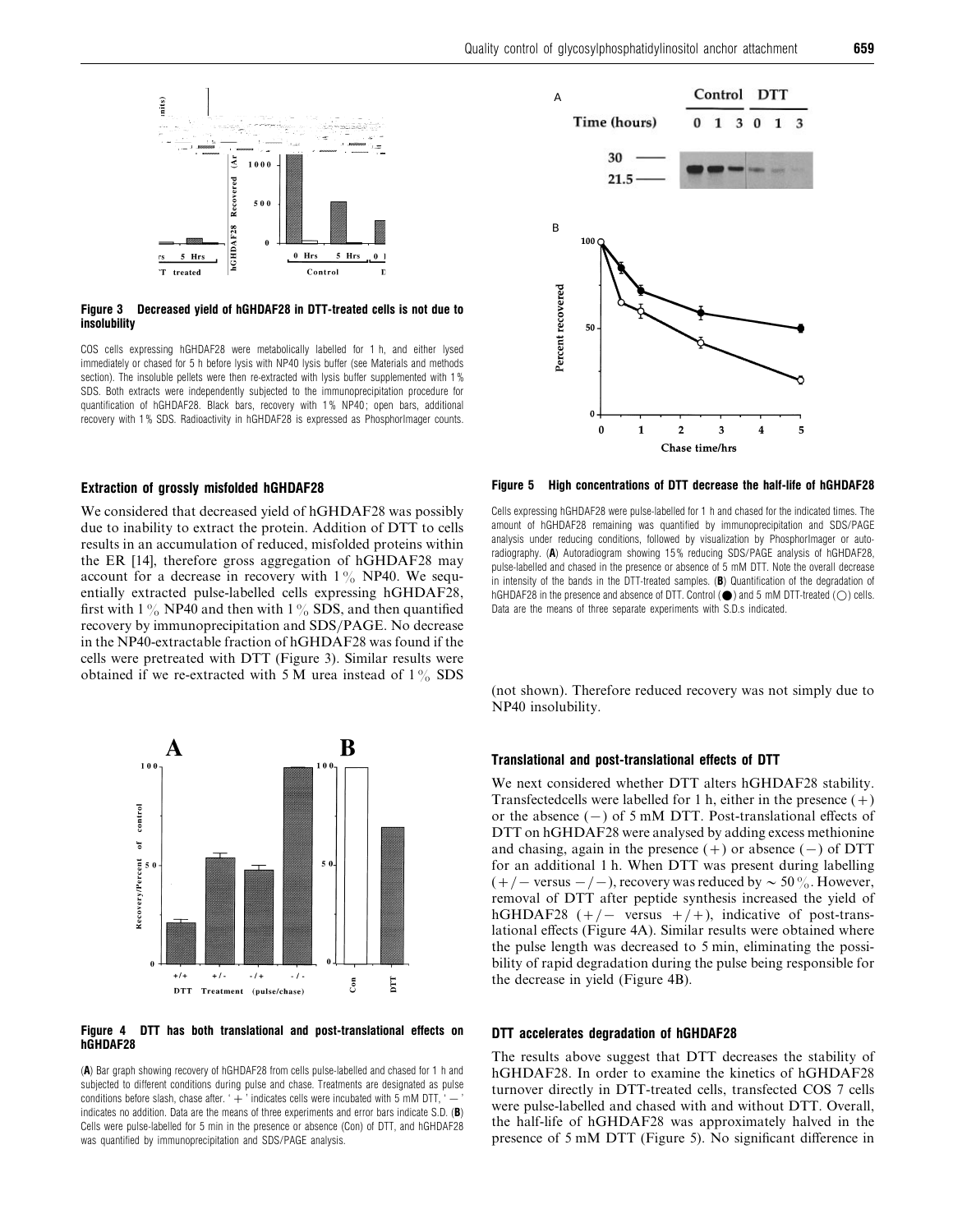

*Figure 6 DTT effect is long-lived*

Cells were pulse-labelled for 5 min, chased for 60 min, and 5 mM DTT was added for a further 60 min. HGHDAF28 was then recovered by immunoprecipitation. Left-hand lane, control cells ; right-hand lane, DTT-treated cells.

the rate of degradation was observed between control and  $100 \mu$ M DTT-treated cells (results not shown). Analysis of these immunoprecipitates on non-reducing gels and PhosphorImager quantification demonstrated that all forms of hGHDAF28, i.e. aggregate and monomer, are degraded with similar kinetics, ruling out the possibility that one form matures into another before ultimate disposal (results not shown). hGHDAF28 was not recovered from the medium and therefore was not being aberrantly secreted (results not shown).

# *hGHDAF28 degradation retains sensitivity to DTT after an extended period*

We next investigated whether hGHDAF28 degradation would lose DTT sensitivity over time. Transfected COS 7 cells were pulse-labelled for 5 min and then chased for 60 min to allow potential egress of proteins from the ER into the ERGIC. DTT (5 mM) was then added and the cells were chased for a further 1 h before lysis and recovery of hGHDAF28 (Figure 6). We observed that degradation of hGHDAF28 was still enhanced by DTT treatment.

# *Perturbation of calcium levels*

The ER is a major intracellular reservoir of calcium, and the high lumenal concentrations of  $Ca^{2+}$  may be essential for correct folding of proteins, interaction with chaperones and even retention of ER-resident proteins [18–20]. Therefore, release of  $Ca<sup>2+</sup>$  from the lumen of the ER may have a significant effect on the folding and retention of hGHDAF28, as seen with other ERretained proteins [13]. However, not all ER-retained proteins are degraded by  $Ca^{2+}$ -sensitive processes [16]. Depletion of calcium from the ER by treatment with thapsigargin, a specific inhibitor of the ER  $Ca^{2+}-ATP$ ase, resulted in a partial, transient enhancement of degradation at 1 h of chase (Figure 7). However, by 3 h the effect was negligible and completely lost at 6 h. The location of hGHDAF28 in thapsigargin-treated cells was also unaffected when analysed by immunofluorescence (results not shown). This observation is comparable to the H1 and H2 subunits of the asialoglycoprotein receptor (ASGR), where lowering of ER Ca<sup>2+</sup> enhanced misfolding and degradation [13].

#### *Degradation of hGHDAF28 is temperature- and pH-dependent*

Degradation of hGHDAF28 is not affected by lysosomotrophic reagents such as ammonium chloride or chloroquine, which serve to raise lysosomal pH [4]. However, the effect of altering pH



*Figure 7 Calcium depletion augments degradation of hGHDAF28*

Cells expressing hGHDAF28 were pulse-labelled and chased for the indicated times in the presence or absence of thapsigargin. The amount of hGHDAF28 remaining was quantified by immunoprecipitation and SDS/PAGE analysis under reducing conditions, followed by visualization by PhosphorImager. Degradation curves for hGHDAF28 immunoprecipitated from control and 100 nM thapsigargin-treated cells are indicated by  $(O)$  and  $(\bigodot)$  respectively. Data are the means of four separate experiments; S.D.s are indicated. Note that treating cells with 500 nM thapsigargin in an additional experiment produced essentially identical results with 100 nM thapsigargin.



*Figure 8 Degradation of hGHDAF28 is enhanced at low pH and inhibited at high pH*

Cells expressing hGHDAF28 were pulse-labelled for 1 h at pH 7.4 and pH clamped (at the indicated pH values) by addition of 0.5  $\mu$ M CCCP at the start of the chase. Recovery was assessed by immunoprecipitation and resolution of 15 % reducing SDS/polyacrylamide gels. Results shown are the means of two experiments with the S.E.M. indicated.

using a CCCP pH clamp has been reported for T-cell receptor subunits where raised pH inhibited degradation [2], and we therefore re-examined the effect of pH on hGHDAF28 stability. The results indicate that the degradation rate was enhanced by decreased pH (Figure 8). Similarly, lowering temperature to 15 °C results in a dramatic decrease in degradation of hGHDAF28 and other ER-retained proteins, and this has been taken as evidence for a transport step being important in the degradation process [2,4]. We re-examined the effect of temperature and observed that, for hGHDAF28, the rate of degradation varied continuously with temperature (Figure 9); i.e. a sharp break in the rate was not apparent in the  $15-20$  °C range (15 °C inhibits ER exit in mammalian cells).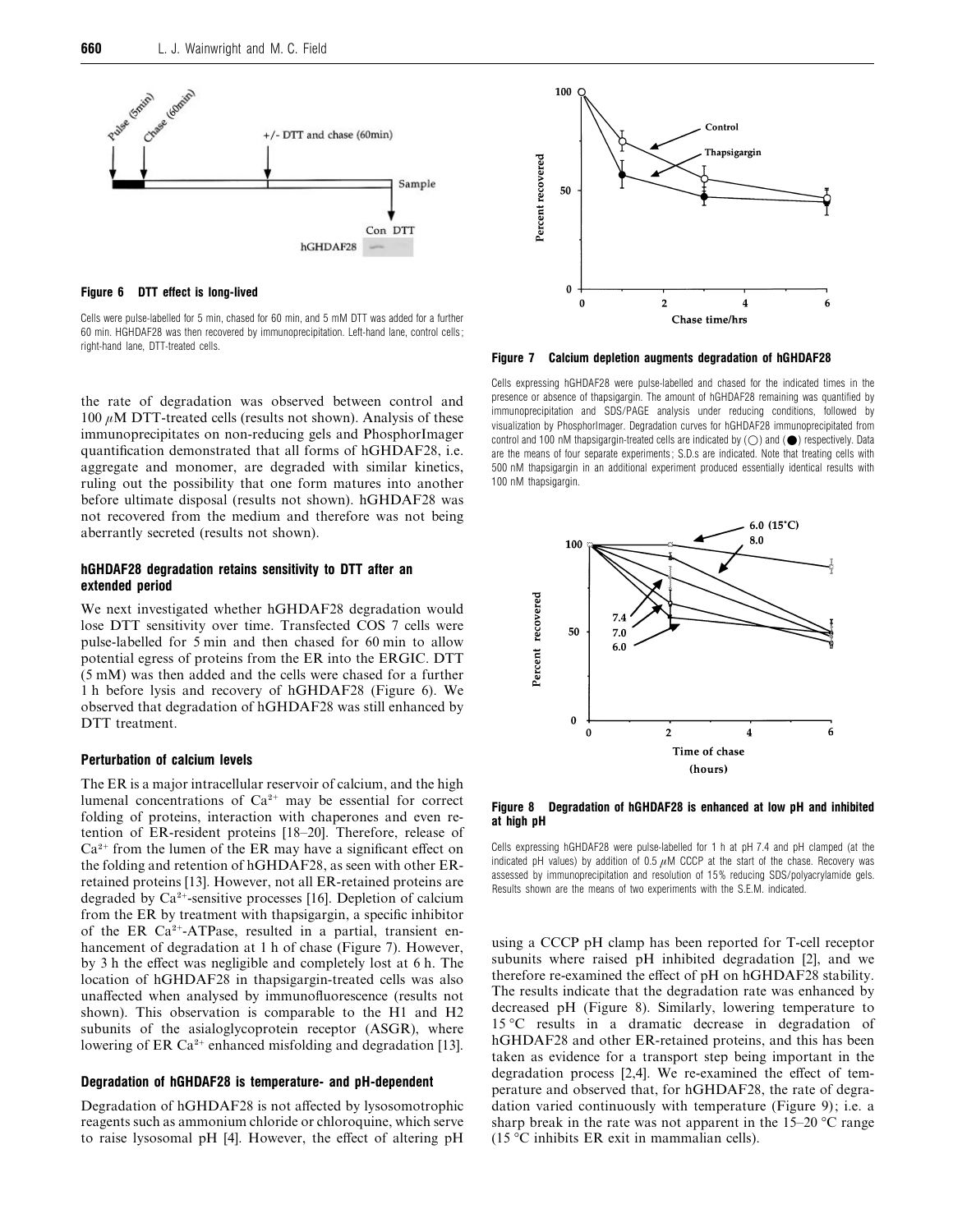

#### *Figure 9 Degradation of hGHDAF28 is continuously variable with temperature*

Cells expressing hGHDAF28 were pulse-labelled for 30 min at 37 °C and chased for the indicated times at 37, 27, 20 and 15 °C. hGHDAF28 was quantified by immunoprecipitation and resolution on 15 % reducing SDS/polyacrylamide gels. Data shown are the means of three experiments with the S.D. shown (except at 20  $^{\circ}$ C, where  $n=2$ ).

#### *Table 1 Effects of various compounds on the stability of hGHDAF28 in transiently transfected COS cells*

Cells were pulse-labelled for 1 h following the procedures detailed in the Materials and methods section, and sampled 1 h after the addition of chase medium. The number of experiments (*n*) is indicated. The degradation index is expressed as  $\left[\text{Counts}_{t=0 \text{ h}} - \text{Counts}_{t=1 \text{ h}}\right]^{\text{treated}}$  $[Counts_{t=0 \, h} - Counts_{t=1 \, h}]^{\text{Control}}$  by PhosphorImager quantification following immunoprecipitation and resolution of hGHDAF28 on 15 % reducing SDS/polyacrylamide gels. A number smaller than 1.0 indicates inhibition; the value of 0.27 for  $\text{NaN}_3$ , a positive control, represents almost complete protection of the hGHDAF28 band  $(>95\%$  recovered after a 3 h chase period). \*Compounds were batch tested for activity, as described in the Materials and methods section. †Sodium azide used in the presence of 20 mM sodium fluoride.  $\ddagger$ The same result was obtained for a similar experiment performed using a stable CHO cell transfectant (M. C. Field and I. Caras, unpublished work). §Index measured at 0.5 h chase.

| Drug                                  | Pretreatment (h) | Degradation index<br>$%$ error) | n                        |
|---------------------------------------|------------------|---------------------------------|--------------------------|
| 10 $\mu$ g/ml Nocodozole*             | 4.0              | 0.95(7.9)                       | 3                        |
| 10 $\mu$ M Taxol*                     | 4.0              | 0.88(19.5)                      | 2                        |
| $0.1\%$ NaN <sub>2</sub> <sup>†</sup> | 1.0              | 0.27(4.2)                       | 2                        |
| 25 mM Asparagine                      | 1.0              | 1.22(11.1)                      | $\overline{\phantom{a}}$ |
| 5 mM 3-Methyladenine:                 | 2.0              | 1 26                            |                          |
| 1 $\mu$ M Vinblastine                 | 2.0              | 0.90                            |                          |
| 10 $\mu$ M Vinblastine§               | 2.0              | 1.22(6.2)                       | 2                        |
| 1 mM Castanospermine*                 | 2.0              | 0.80(3.1)                       | 3                        |
| 1 mM Deoxynojirimycin*                | 2.0              | 1.13(6.9)                       | 3                        |
| 10 $\mu$ g/ml Tunicamycin*            | 2.0              | 0.96(8.1)                       | 3                        |
| 20 $\mu$ g/ml Cyclohexamide           | 2.0              | 1.1                             |                          |

# *Autophagy*

We next chose to address the relationship between ER-retention/ degradation and autophagy. The endocytotic-derived path is sensitive to 3-methyladenine, whilst the ER-derived arm is inhibited by asparagine [21,22]. Also the entire pathway is inhibited by vinblastine, a microtubule disrupting agent. 3- Methyladenine had no effect on degradation of hGHDAF28 (Table 1). This finding is consistent with the known action of this compound, which is believed to affect the endosome-derived autophagic path [21]. As hGHDAF28 never reaches the Golgi complex it is unlikely that these elements are involved. Similarly, asparagine had no effect on hGHDAF28 stability, suggesting that ER-type autophagy is not involved in hGHDAF28 turnover. Finally vinblastine, a more general inhibitor of autophagy, had no effect (Table 1). These results suggest that the degradation of hGHDAF28 is distinct from cytoplasmic-type autophagic mech-

# *Glycosylation and folding*

anisms.

Tunicamycin, which prevents N-glycan addition, increases protein misfolding in the ER, whilst inhibition of trimming of  $\alpha$ glucose residues from the  $Glc_sMan_9GlcNAc_2$  species with CST and DNJ prevents interaction of proteins with calnexin [23,24]. We reasoned that, as these compounds have major effects on protein folding in the ER, they may influence hGHDAF28 turnover by increasing general ER degradation [25]. Tunicamycin and DNJ had no significant affect on hGHDAF28 stability, whilst CST slightly inhibited degradation; together these results argue that hGHDAF28 is unaffected by the calnexin retention system. We also investigated whether protein synthesis was required for degradation of hGHDAF28: we treated cells with cyclohexamide immediately following pulse-labelling, but this also had no effect on degradation of hGHDAF28 (Table 1).

## *Cytoskeletal elements*

Earlier work has suggested that hGHDAF28 may be transported via the ERGIC, or some other compartment, to cathepsin Dcontaining cytoplasmic vesicles, presumably distinct from lysosomes [4]. We proposed previously [4] that these structures were autophagic vesicles, but the evidence described above indicates that autophagy is not likely to be involved in disposal of hGHDAF28. In the present study we have attempted to gain some insight into the nature of possible post-ER compartments involved in hGHDAF28 turnover by disruption of microtubule function with nocodozole and taxol. We found that both compounds had no significant effect (Table 1), suggesting that intact functional microtubules are unimportant in hGHDAF28 degradation, which is in agreement with our findings with vinblastine.

## *DISCUSSION*

In this study we have used a panel of reagents and manipulations with well-characterized effects on trafficking and protein processing to gain insight into the requirements for retention and degradation of misprocessed GPI-anchored proteins. We have investigated redox,  $Ca^{2+}$ , pH, temperature, glycosylation, cytoskeletal function and autophagy. Under stress conditions, fragments of ER membrane, together with lumenal contents, are pinched off and mature into lysosome-like structures [7,8,21] in a process termed autophagy. Visualization of electron-dense structures near to the ER resembling autophagosomes containing hGHDAF28, and partial colocalization of hGHDAF28 and cathepsin D in cytoplasmic structures [4], implicated autophagic mechanisms in hGHDAF28 turnover. These structures are broadly similar to Russell bodies [26], also potentially involved in ER-degradation processes, but the precise relationship between the ER and these compartments is not known. To determine whether a classical cytoplasmic autophagy pathway is involved in disposal of hGHDAF28 we used several compounds which shut down the pathway [21,22]. As we were unable to inhibit the degradation, our results indicate that hGHDAF28 degradation is independent of classical autophagy. There are precedents for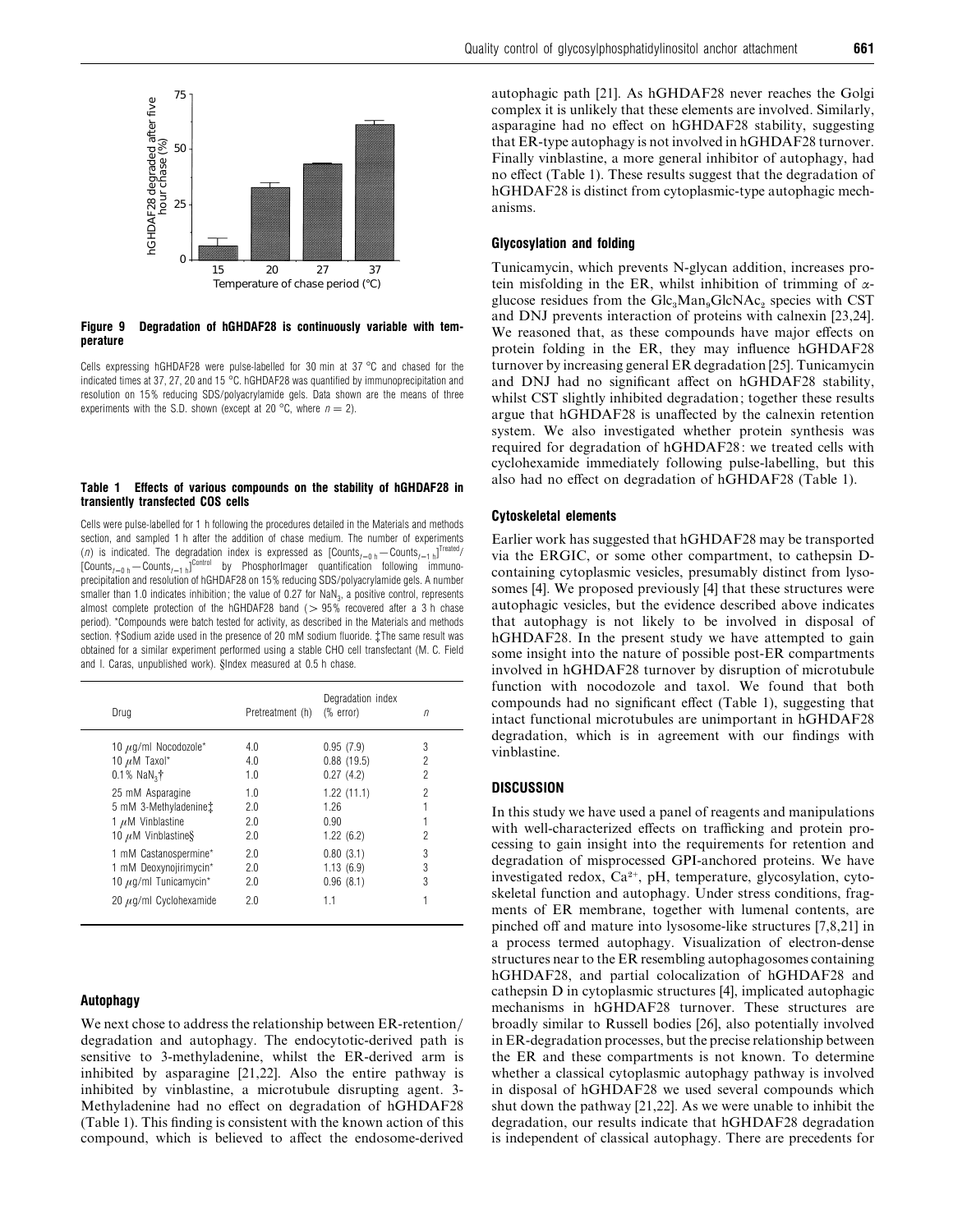such pathways: examples include, degradation of HMG-Rinduced karmellae in yeast [10] and higher eukaryotes [16], disposal of yeast Sec61p [11] and turnover of a truncated ribophorin variant [27]. Interestingly, degradation of HMG-R and a variant of  $\alpha_1$ -antitrypsin are both sensitive to blockade of protein synthesis [28,29], which is not the case for hGHDAF28. For Sec61p and the CFTR∆F508 mutant there is strong evidence that ubiquitination and proteosome activity are primarily responsible for removal of cytoplasmic domains; the significance of this mechanism to lumenal disposal is not known [30]. However, similar mechanisms may also be involved in the present system, as the proteosome has recently been implicated as having a role in GPI-quality control, although the precise role that proteosome function may play in ER-related degradation events has yet to be defined [12]. Overall, there are much data to indicate the presence of several pathways for ER degradation; however, the determinant(s) responsible for directing a given protein into a specific route remain unknown at the present time.

We did not observe significant inhibition of hGHDAF28 degradation using nocodozole, which depolymerizes microtubules. ER-retained proteins can recycle between the ER and ERGIC, but only retrograde transport is microtubule dependent [31], suggesting that the cycling of ERGIC contents is unimportant for degradation. Therefore the simplest interpretation is that degradation only takes place in the ER. Immunofluorescence implies the build up of hGHDAF28 at an ER-exit site when transport is blocked by cold temperatures, suggesting that a proportion of hGHDAF28 may recycle, as seen for the ts045 vesicular stomatitis virus (VSV) G-protein at a nonpermissive temperature [32] and for unassembled MHC Class I molecules [33]. Interestingly, a subpopulation of cells ( $> 10\%$ ) contain hGHDAF28 in a nocodozole-sensitive compartment, which appears similar to the staining obtained with p53 under the same conditions (M. C. Field, unpublished work), suggesting that, in some cells at least, a small proportion of hGHDAF28 may be located within the ERGIC. It is also possible that the ERGIC provides an additional checkpoint for retention, so that any material that has escaped the ER is retained by the ERGIC and recycled back to the ER for disposal. This small amount may be insignificant in bulk terms and so not detectable by our assay, and is clearly of minor importance in the present context.

Experimental perturbation of protein folding can result in increased heavy chain binding protein expression, an important component of the quality control process. We considered that interference with quality control functions by increasing the level of unfolded proteins in the ER with tunicamycin, i.e. decreasing the concentration of free heavy chain binding protein, and by eliminating the  $Glc<sub>1</sub>Man<sub>9</sub>GlcNAc<sub>2</sub>$  calnexin ligand, observed in other systems to increase ER degradation [25], may affect hGHDAF28 stability through induction of quality control proteins. We found that inhibition of  $\alpha$ -glucosidases I and II, preventing recognition of glycoproteins by calnexin [23], had little effect. CST produced a small transient increase in hGHDAF28 stability, but DNJ, with a similar site of action, did not elicit a similar response and therefore this is not likely to be significant. Similarly, inhibiting all N-glycan addition with tunicamycin did not alter the hGHDAF28 half-life. Previously we showed that hGHDAF28 aggregates do not contain other proteins, even when misfolding is enhanced by tunicamycin [4]. These results suggest that hGHDAF28 is not influenced by the general folding and quality control mechanisms that involve the heavy chain binding protein and/or calnexin, and lead us to propose that the formation of aggregates is most likely a rapid self-assembly process that does not require lumenal ER proteins.

Calcium has been implicated in a number of ER processes.

Depletion can augment degradation of the ASGR H2 subunit, inhibit degradation of truncated ribophorin, cause misfolding of the H1 ASGR subunit and lead to loss of KDEL-mediated retention and escape of otherwise ER-retained proteins, e.g. T-cell receptor  $\alpha$ -subunit, whilst other proteins, e.g. the VSV G-protein, are unaffected [15,13,18,27,34]. Calcium effects have been ascribed both to the calnexin retention system, ruled out in the glucosidase inhibitor experiments described above, and a calcium-rich matrix within the ER, but there are many other possible sites of action. Thapsigargin produces a small enhancement of degradation of hGHDAF28, but overall the effect is not major and argues that degradation is not strongly influenced by any Ca<sup>2+</sup>-requiring process. The small effect may reflect general perturbation of ER conditions rather than any specific target, and is certainly not as large an effect as seen for the ASGR H2 subunit [35].

In common with other ER-retained proteins, we have previously shown that hGHDAF28 degradation is unaffected by the lysosomotrophic reagent ammonium chloride [4], which is considered to act by raising the pH of lysosomal compartments. We directly examined the pH dependence of hGHDAF28 degradation by using the proton ionophore CCCP as a pH clamp. We observed that increasing pH resulted in inhibition of turnover, whilst decreased pH augmented degradation of hGHDAF28. This is essentially identical with the observations for TCR  $\alpha$ chains [2], and implies that a slightly acidic environment is optimal for hGHDAF28 turnover. This could be the optimum pH of a critical enzyme at any point along the degradation pathway and, as for the observations with DTT (below), without additional information cannot be taken as evidence for the conditions within the hGHDAF28 degradative compartment. We also investigated the temperature dependence of hGHDAF28 turnover. This was also found to be similar to the TCR  $\alpha$ -chain situation; decreasing temperature resulted in a lower turnover rate, and at 15 °C 95% of the hGHDAF28 was protected for an extended period. Whilst this behaviour has been interpreted as evidence for a transport step to a post-ER compartment [2], the possibility that the observations reflect thermal dependence of a critical enzyme in the degradative pathway cannot be ruled out by these results alone. An Arrhenius plot of our data also revealed a discontinuity between 15 and 20 °C (results not shown), as noted by Lippincott-Schwartz et al. [2]. Therefore degradation of hGHDAF28 and of the TCR α-chain is similar for two important parameters, pH and temperature. As the C-terminus of the TCR chain is highly similar to a GPI-signal sequence (a C-terminal hydrophobic sequence with no hydrophilic C-terminal cytoplasmic domain), and both of these moieties are ER-retention motifs, it is not surprising that both proteins behave in a similar fashion, and therefore most probably enter the same degradation pathway. Conversely, HMG-R and the TCR α-chain are degraded by distinct mechanisms when coexpressed in the same cell [36].

We studied the effect of altering cell redox conditions in some detail. Native hGHDAF28 contains two disulphide bonds and a single unpaired cysteine; therefore the presence of trimeric and higher order multimers indicates non-native disulphide bonding in hGHDAF28 in addition to the native monomer [4]. DTT does cause ER-retention of certain otherwise secreted proteins, presumably due to alteration in the redox equilibrium of the normally oxidizing ER, resulting in misfolding and recognition by the quality control system [14,37,38]. We considered that DTT may have one or more effects, including enhanced misfolding, induction of quality control proteins due to an increased concentration of folding proteins in the ER, and possible inhibition of association with the ER matrix, mediated by disulphide bonds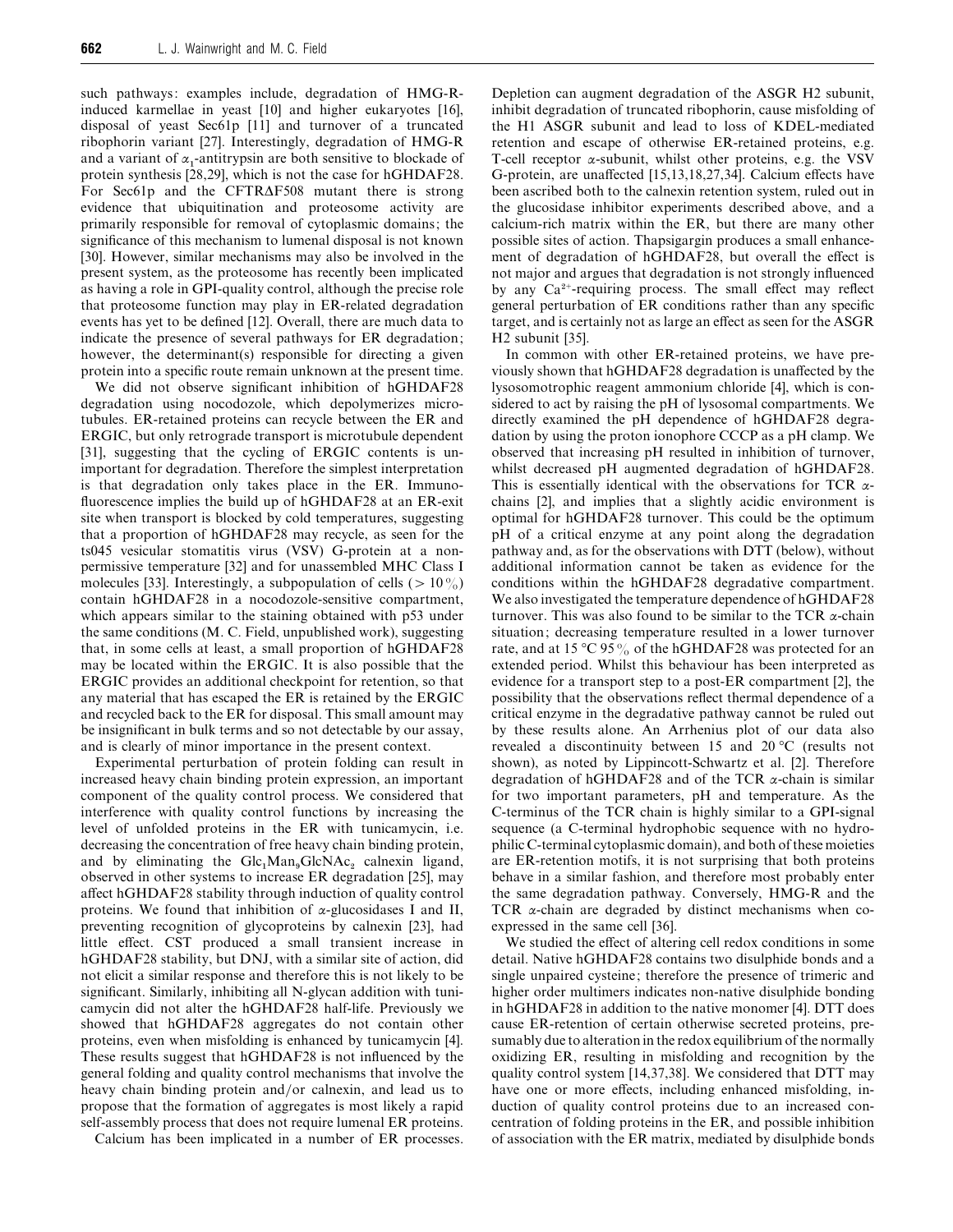[39]. Our data clearly demonstrate that hGHDAF28 degradation is stimulated by 5 mM DTT without alteration of the distribution of molecular forms. Therefore unfolding of hGHDAF28 and a simple increase in protease or chaperone accessibility cannot be the mechanism of stimulation. This is consistent with the insensitivity to tunicamycin and glucosidase inhibition of the process.We can exclude inhibition of protein synthesis, extraction difficulties or loss of material to the medium as accounting for the rapid loss of hGHDAF28.

Our results are therefore consistent with enhanced degradation being mediated via a molecule distinct from hGHDAF28, i.e. a DTT-sensitive factor. This factor could be a thiol protease, as implicated in intracellular degradation of other ER-retained proteins (T-cell receptor subunits and  $\mu$ -chains [40]). Consistent with this, we have recently obtained direct evidence for the role of a thiol protease in hGHDAF28 degradation, but the identity of this enzyme remains unknown (L. J. Wainwright and M. C. Field, unpublished work). However, it is also possible that the effect of DTT is manifested through a more distal process than direct proteolysis of hGHDAF28, for example processing of a critical ER component, and therefore the DTT-sensitive factor and hGHDAF28-protease may not be the same molecule.

hGHDAF28 retained sensitivity to DTT for some time following synthesis, suggesting either that the protein was retained within the ER, or that similar processes are involved in all compartments to which hGHDAF28 has access. DTT is unable to perturb ERGIC events, as DTT affects VSV G-protein in the ER, but not following transport to the ERGIC [41]. Therefore these results argue for an ER location for hGHDAF28 degradation, also consistent with our observation that disruption of microtubules has no effect on hGHDAF28. Interestingly, our observations are at variance with a recent study on  $\lambda$ -light chains, where 2-mercaptoethanol was used to perturb ER redox [39]. In that study, addition of the reducing agent resulted in secretion of the light chain, whilst retained light chains were found to be associated with a large number of other proteins. The authors proposed that a free cysteine in the retained protein acted as an anchor by disulphide interaction with resident ER proteins. For hGHDAF28 it is probable that the protein aggregates in the absence of interaction with other proteins, and this rapid malfolding leads to retention. Rapidity would also diminish the opportunity for chaperone action. The ability to form large homoaggregates by aberrant disulphide-bond formation most probably explains the difference between hGHDAF28 and the λ-light chain [39].

Whilst investigating the effect of DTT on hGHDAF28 stability, we observed that  $5 \text{ mM}$  DTT decreased  $[35S]$ methionine incorporation into protein, in addition to enhancing the degradation. We saw a similar effect for hGHDAF29, not an ER-retained protein, and to a lesser extent for HRP. A yield reduction was seen recently in studies of gp80 in MDCK cells using DTT, but the mechanism was not investigated by these workers [37]. However, it is highly likely that the phenomenon reported here was also involved in that study. Whilst we do not know the precise mechanism by which DTT can alter incorporation of  $[35S]$ methionine into a polypeptide, two possibilities are uptake from the medium and the efficiency of polypeptide-chain elongation. The former is unlikely as we also saw severe impairment of polypeptide incorporation of [\$H]proline. We can rule out specific promoter effects (hGHDAF28 and hGHDAF29 are expressed from different plasmid systems), which is consistent with the general decrease in [<sup>35</sup>S]methionine incorporation seen by SDS/PAGE analysis of total proteins, rather than loss of specific polypeptides. Clearly these observations have an important bearing on the use of DTT,

and suggest that protein synthesis levels must be monitored in any investigation where the compound is used *in io*.

A pathway for the intracellular disposal of misprocessed GPIanchored proteins is now known to be present in mammals and *Dictostelium discoidium* [4,42] and is probably as widespread as the GPI-anchor itself. Our observations suggest rather a robust and intrinsic ER-proteolysis pathway for the disposal of these proteins, which does not interact with other polypeptides that are still undergoing folding reactions.

In this report we have studied degradation of hGHDAF28, a probe for GPI quality control, using a number of well-characterized compounds and conditions. Our major findings suggest that hGHDAF28 is retained and degraded within the ER itself. We cannot at present rule out that a minor proportion is capable of recycling through the ERGIC. There is no evidence for involvement of other quality control mechanisms, specifically the BiP and calnexin pathways, and retention appears to be largely due to aggregation and is therefore intrinsic to the hGHDAF28 molecule. This is consistent with recent data from studies of *Saccharomyces cereisiae*, which indicated that the GPI-anchored protein, gas1p, must obtain an anchor for entry into COPII ER-transit vesicles [6] and progression to the *cis*-Golgi. Interestingly, these authors did not observe rapid degradation of the unprocessed gas1p, suggesting that in GPI, quality control may be divergent between yeasts and mammals, although presumably misprocessed proteins must be degraded in some fashion by the yeast cell, and indeed an ER-degradation system analogous to the mammalian process is present. The nature or existence of the ERGIC in yeast is at present not firmly established, and this may have some bearing on differences in quality control processes between *S*. *cereisiae* and higher eukaryotes.

We have found that a number of factors distinguish the hGHDAF28 degradation pathway from that of other ERretained proteins. For example, the VSV G-protein is misfolded by DTT treatment [32], the ASGR H2 subunit is cleaved in the absence of ATP, and some proteins are degraded more slowly following calcium depletion. None of these applies to hGHDAF28. However, in pH- and temperature-dependence hGHDAF28 is most similar to the TCR  $\alpha$ -chain pathway. The C-terminus of this protein is very similar in structure to the GPI addition signal of hGHDAF28, and the similarity in turnover may simply reflect the physicochemical properties of the two proteins. An alternative possibility is that there exists a specialized mechanism for recognition of this class of protein; most recently the involvement of the ubiquitin/proteosome pathway in HMG-R turnover and possibly GPI quality control suggests that highly sophisticated mechanisms for recognition of unwanted ER components do indeed exist. Clearly a number of different GPIanchored proteins will need to be studied in order to determine if there is a GPI-specific pathway.

Formation of the hGHDAF28 aggregate probably occurs very rapidly, with no opportunity for ER chaperones to interact before irreversible misfolding occurs. Indeed, aggregate formation is insensitive to DTT within 5 min of synthesis, and the aggregates do not contain other proteins, as detected by coimmunoprecipitation [4]. These aggregates are resistant to DTT, as are fully folded forms of influenza haemagglutinin and HRP [17,43]. We have recently detected several different forms of hGHDAF28 by partial digestion of aggregates with proteases *in itro*, suggesting some order within the aggregates (L. J. Wainwright and M. C. Field, unpublished work). We intend to exploit glycosylated and GPI signal variants of hGHDAF28 to investigate these and other possibilities more directly in future work.